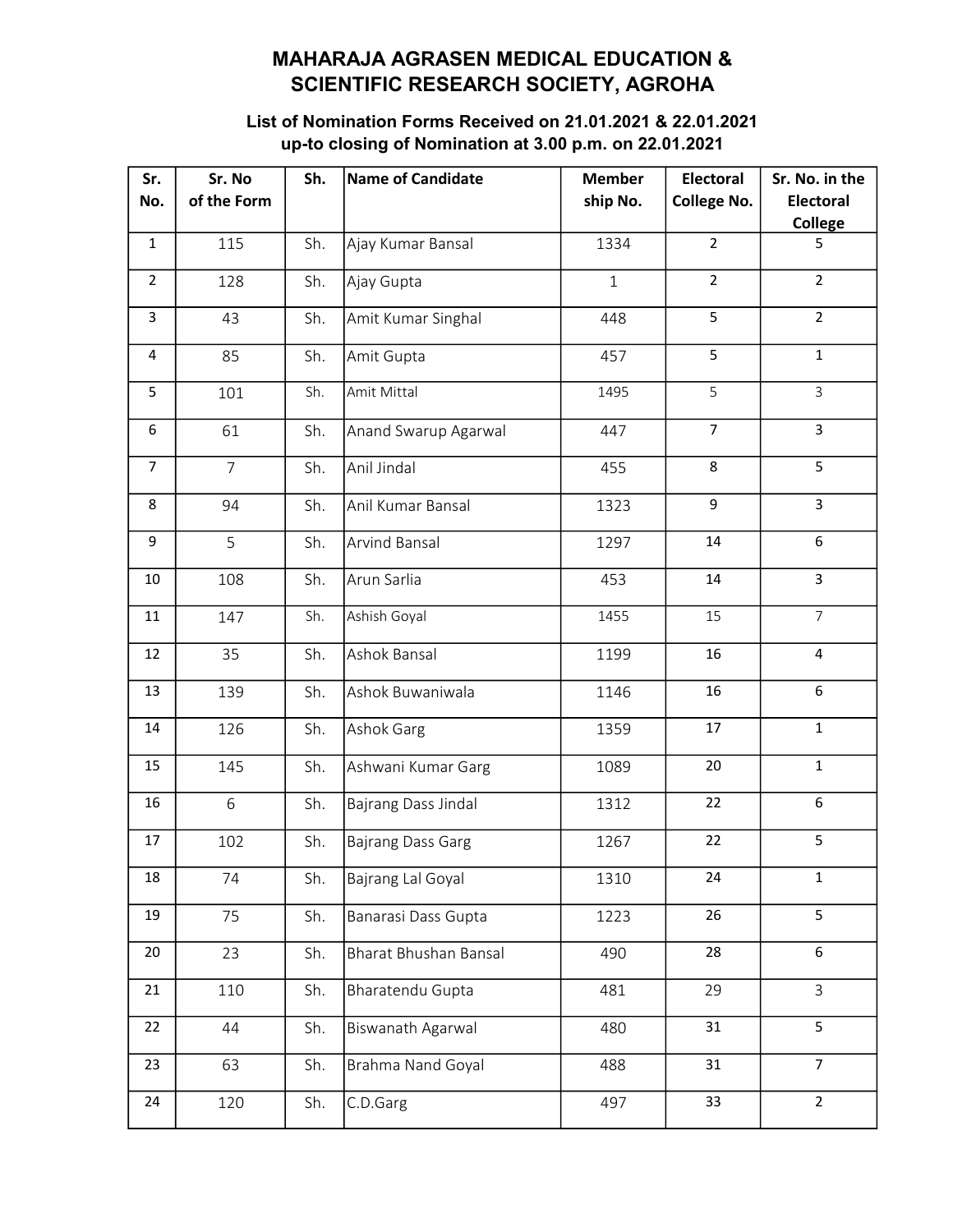| Sr. | Sr. No         | Sh. | Name of Candidate     | <b>Member</b> | Electoral          | Sr. No. in the   |
|-----|----------------|-----|-----------------------|---------------|--------------------|------------------|
| No. | of the Form    |     |                       | ship No.      | <b>College No.</b> | <b>Electoral</b> |
|     |                |     |                       |               |                    | <b>College</b>   |
| 25  | 12             | Sh. | D. N.Gupta            | 502           | 35                 | 3                |
| 26  | 22             | Sh. | Davender Goyal        | 498           | 36                 | 4                |
| 27  | $\overline{9}$ | Sh. | Dayanand Jindal       | 505           | 37                 | $\mathbf{1}$     |
| 28  | 148            | Sh. | Deepak Tayal          | 1454          | 37                 | 6                |
| 29  | 33             | Sh. | Deva Nand Gupta       | 499           | 38                 | 4                |
| 30  | 89             | Sh. | Devendra Kumar Jain   | 508           | 38                 | 6                |
| 31  | 71             | Sh. | Devinder Jindal       | 1228          | 39                 | $\mathbf{1}$     |
| 32  | 26             | Sh. | Dilip Mittal          | 500           | 40                 | 5                |
| 33  | 87             | Sh. | Durgadatt Jindal      | 506           | 41                 | 5                |
| 34  | 111            | Sh. | G.C.Garg              | 515           | 42                 | $\overline{3}$   |
| 35  | $\overline{4}$ | Sh. | Gauri Shankar Jain    | 523           | 44                 | $\mathbf{1}$     |
| 36  | 86             | Sh. | Ghisa Ram Goyal       | 524           | 45                 | $\mathbf{1}$     |
| 37  | 116            | Sh. | Gopi Ram Goyal        | 517           | 46                 | $\overline{7}$   |
| 38  | $\mathbf{1}$   | Sh. | Gulshan Singal        | 1278          | 48                 | $\overline{7}$   |
| 39  | 93             | Sh. | Har Narain Bindal     | 527           | 50                 | 4                |
| 40  | 70             | Sh. | Harish Singla         | 1108          | 53                 | $\overline{3}$   |
| 41  | 27             | Sh. | Hoshiari Mal Bansal   | 1118          | 54                 | $\overline{2}$   |
| 42  | 144            | Dr. | Inder Sain Gupta      | 1458          | 54                 | 4                |
| 43  | 78             | Sh. | Jagmohan Aggarwal     | 1115          | 57                 | $\overline{4}$   |
| 44  | 29             | Sh. | Jai Kumar Bansal      | 535           | 58                 | 6                |
| 45  | 80             | Sh. | Jai Parkash Goyal     | 536           | 59                 | $\overline{2}$   |
| 46  | 82             | Sh. | Kailash Chander       | 1369          | 63                 | $\overline{7}$   |
| 47  | 81             | Sh. | Kailash Chander Gupta | 180           | 64                 | $\overline{2}$   |
| 48  | 114            | Sh. | Kailash Jindal        | 547           | 64                 | 5                |
| 49  | 28             | Sh. | Kamal Jindal          | 546           | 65                 | $\overline{2}$   |
| 50  | 36             | Sh. | Krishan Bansal        | 1247          | 68                 | 5                |
| 51  | 112            | Sh. | Lilu Ram Mittal       | 812           | 73                 | 6                |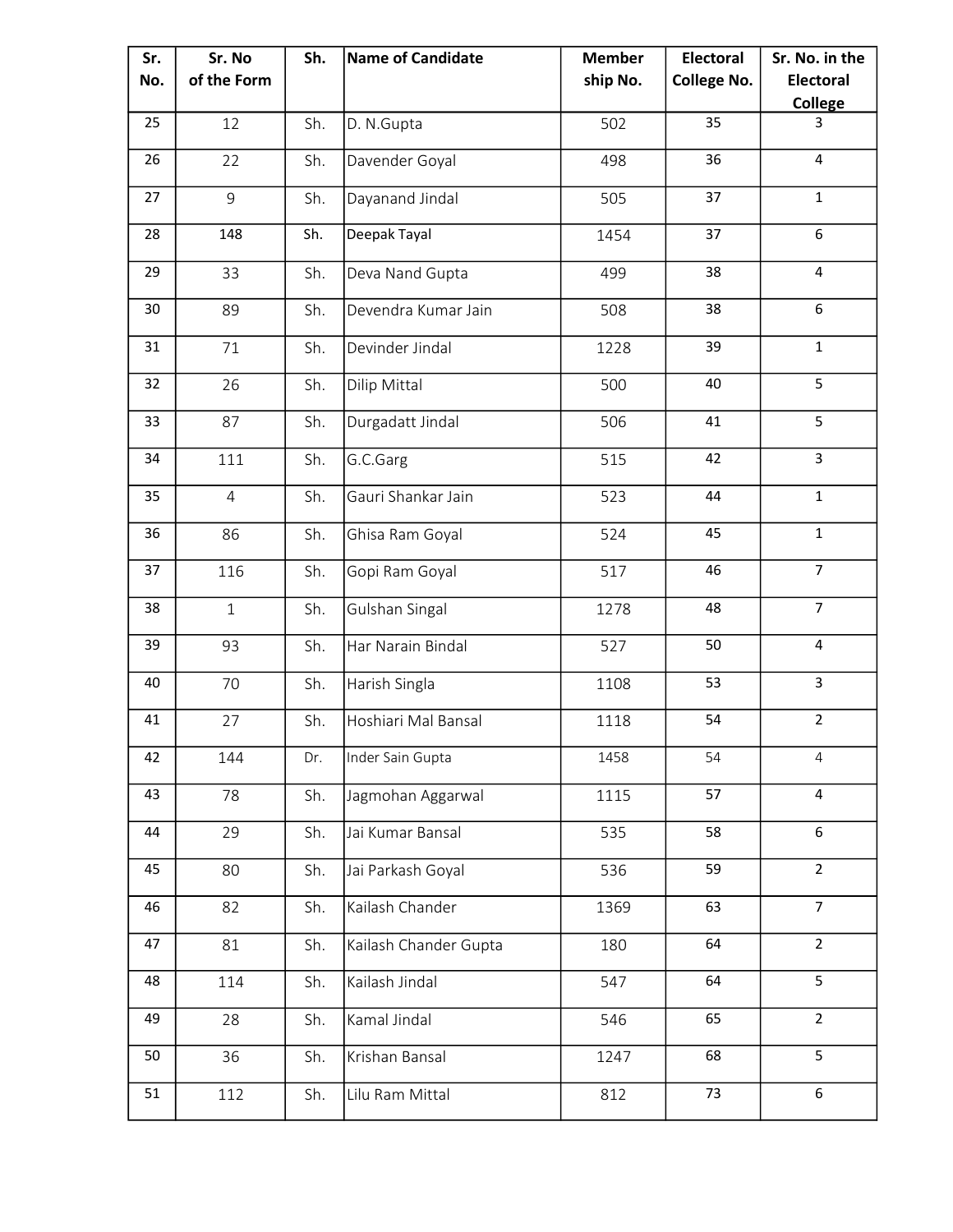| Sr. | Sr. No      | Sh. | <b>Name of Candidate</b> | <b>Member</b> | <b>Electoral</b>   | Sr. No. in the   |
|-----|-------------|-----|--------------------------|---------------|--------------------|------------------|
| No. | of the Form |     |                          | ship No.      | <b>College No.</b> | <b>Electoral</b> |
|     |             |     |                          |               |                    | <b>College</b>   |
| 52  | 49          | Sh. | M. K. Satrodia           | 1428          | 74                 | $\mathbf{1}$     |
| 53  | 24          | Sh. | Madan Lal Gupta          | 566           | 75                 | $\overline{7}$   |
| 54  | 96          | Sh. | Sh. Madan Lal Bansal     | 1457          | 75                 | 4                |
| 55  | 16          | Sh. | Mahender Kumar Garg      | 583           | 79                 | $\overline{2}$   |
| 56  | 17          | Sh. | Mahesh Jain              | 585           | 80                 | $\mathbf{1}$     |
| 57  | 51          | Sh. | Man Mohan Gupta          | 586           | 81                 | $\overline{3}$   |
| 58  | 11          | Sh. | Manish Goyal             | 1456          | 82                 | 6                |
| 59  | 142         | Sh. | Manish Jindal            | 1271          | 82                 | $\overline{7}$   |
| 60  | 124         | Sh. | Mool Chand Gupta         | 1426          | 86                 | $\overline{3}$   |
| 61  | 18          | Sh. | Munish Jindal            | 575           | 87                 | 5                |
| 62  | 67          | Sh. | Nand Kishore Aggarwal    | 1324          | 89                 | $\mathbf{1}$     |
| 63  | 127         | Sh. | Narain Dass Bansal       | 1306          | 89                 | 5                |
| 64  | 37          | Sh. | Navneet Goyal            | 1134          | 94                 | $\overline{2}$   |
| 65  | 141         | Sh. | Om Parkash Bansal        | 606           | 96                 | $\overline{3}$   |
| 66  | 72          | Sh. | Om Prakash Goyal         | 1321          | 97                 | $\overline{3}$   |
| 67  | 57          | Sh. | Om Prakash Mittal        | 1101          | 98                 | $\overline{3}$   |
| 68  | 83          | Sh. | Pardeep Bansal           | 631           | 100                | $\overline{7}$   |
| 69  | 134         | Sh. | Pankaj Bansal            | 1315          | 100                | $\mathbf{1}$     |
| 70  | 68          | Dr. | Pardeep Goyal            | 1270          | 101                | $\mathbf{1}$     |
| 71  | 52          | Sh. | Pavan Goyal              | 1104          | 102                | $\mathsf{3}$     |
| 72  | 19          | Sh. | Pawan Jindal             | 622           | 103                | 5                |
| 73  | 77          | Sh. | Pawan Jindal             | 627           | 103                | $\mathbf{3}$     |
| 74  | 39          | Sh. | Pawan Kumar Garg         | 1285          | 104                | $\mathsf{3}$     |
| 75  | 130         | Sh. | Pawan Kumar Gupta        | 266           | 104                | $\mathbf{1}$     |
| 76  | 118         | Sh. | Pawan Kumar Jindal       | 625           | 105                | $\mathsf{3}$     |
| 77  | 41          | Sh. | Poonam Chand Jain        | 621           | 106                | $\mathbf{1}$     |
| 78  | 107         | Sh. | Prem Chand Mittal        | 609           | 109                | $\mathbf{1}$     |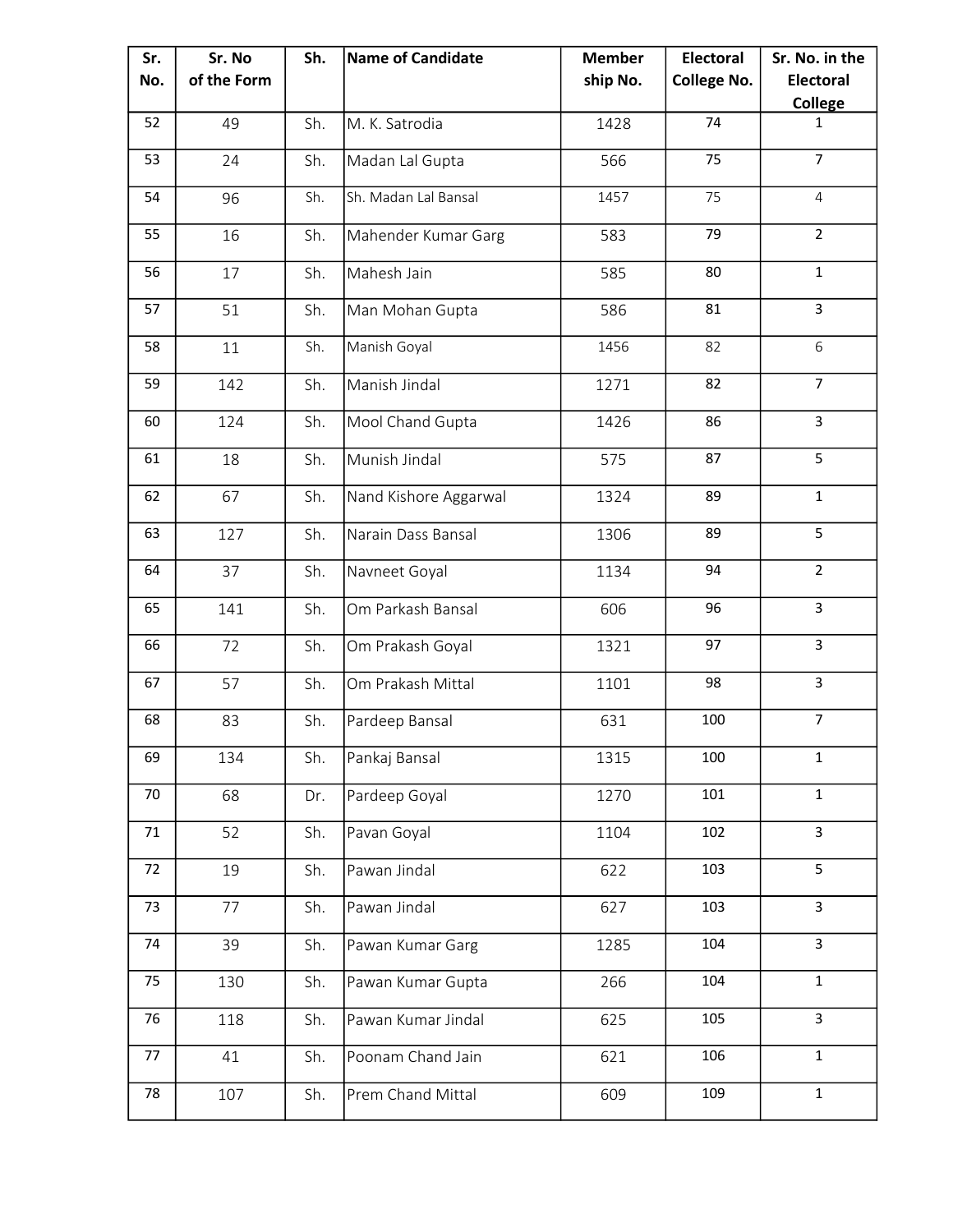| Sr. | Sr. No         | Sh. | <b>Name of Candidate</b> | <b>Member</b> | <b>Electoral</b>   | Sr. No. in the   |
|-----|----------------|-----|--------------------------|---------------|--------------------|------------------|
| No. | of the Form    |     |                          | ship No.      | <b>College No.</b> | <b>Electoral</b> |
|     |                |     |                          |               |                    | <b>College</b>   |
| 79  | 76             | Sh. | Pritam Parkash Aggarwal  | 808           | 110                | 6                |
| 80  | 50             | Sh. | Purshottam Dass Gupta    | 624           | 111                | $\overline{7}$   |
| 81  | 117            | Sh. | R.L.Goyal                | 1095          | 114                | $\mathbf{1}$     |
| 82  | $\overline{2}$ | Sh. | Radhey Shyan Arya        | 682           | 117                | $\overline{2}$   |
| 83  | 56             | Sh. | Raj Kumar Mittal         | 1099          | 119                | $\mathbf{1}$     |
| 84  | 58             | Sh. | Rajeev Satrodia Garg     | 1414          | 119                | 5                |
| 85  | 13             | Sh. | Rajender Gupta / Garg    | 654           | 120                | 5                |
| 86  | 34             | Sh. | Rajender Gupta           | 648           | 120                | 6                |
| 87  | 40             | Sh. | Rajender Kumar Jain      | 666           | 121                | $\overline{4}$   |
| 88  | 103            | Sh. | Rajender Kumar Bansal    | 1296          | 121                | 5                |
| 89  | 125            | Sh. | Rajesh Singla            | 1120          | 123                | 6                |
| 90  | 140            | Sh. | Rajinder Parsad Garg     | 653           | 124                | $\overline{4}$   |
| 91  | 132            | Sh. | Rakesh Kumar Garg        | 664           | 126                | $\mathbf{1}$     |
| 92  | 21             | Sh. | Sh. Ram Avtar Singal     | 1460          | 127                | $\overline{2}$   |
| 93  | 55             | Sh. | Ram Avtar Satrodia, Garg | 685           | 127                | $\mathbf{1}$     |
| 94  | 135            | Sh. | Ram Dayal Goel           | 678           | 128                | 4                |
| 95  | 92             | Sh. | Ram Kishan Bansal        | 650           | 129                | 5                |
| 96  | 31             | Sh. | Ram Kumar Rawalwasia     | 1384          | 130                | $\overline{2}$   |
| 97  | 8              | Sh. | Ram Narayan Maheshwari   | 1301          | 131                | $\overline{2}$   |
| 98  | 62             | Sh. | Ram Niwas Garg           | 683           | 131                | $\overline{4}$   |
| 99  | 123            | Sh. | Rama Nand Jindal         | 640           | 132                | 6                |
| 100 | 119            | Sh. | Ramesh Chander Goyal     | 680           | 133                | 5                |
| 101 | 30             | Sh. | Ramesh Goyal             | 681           | 134                | 3                |
| 102 | 15             | Sh. | Ramesh Kumar Jindal      | 656           | 135                | 3                |
| 103 | 97             | Sh. | Ramesh Kumar Lohia       | 1314          | 135                | $\overline{2}$   |
| 104 | 121            | Sh. | Ramniwas Goyal           | 321           | 136                | 6                |
| 105 | $\overline{3}$ | Sh. | Ravi Gupta               | 652           | 138                | 4                |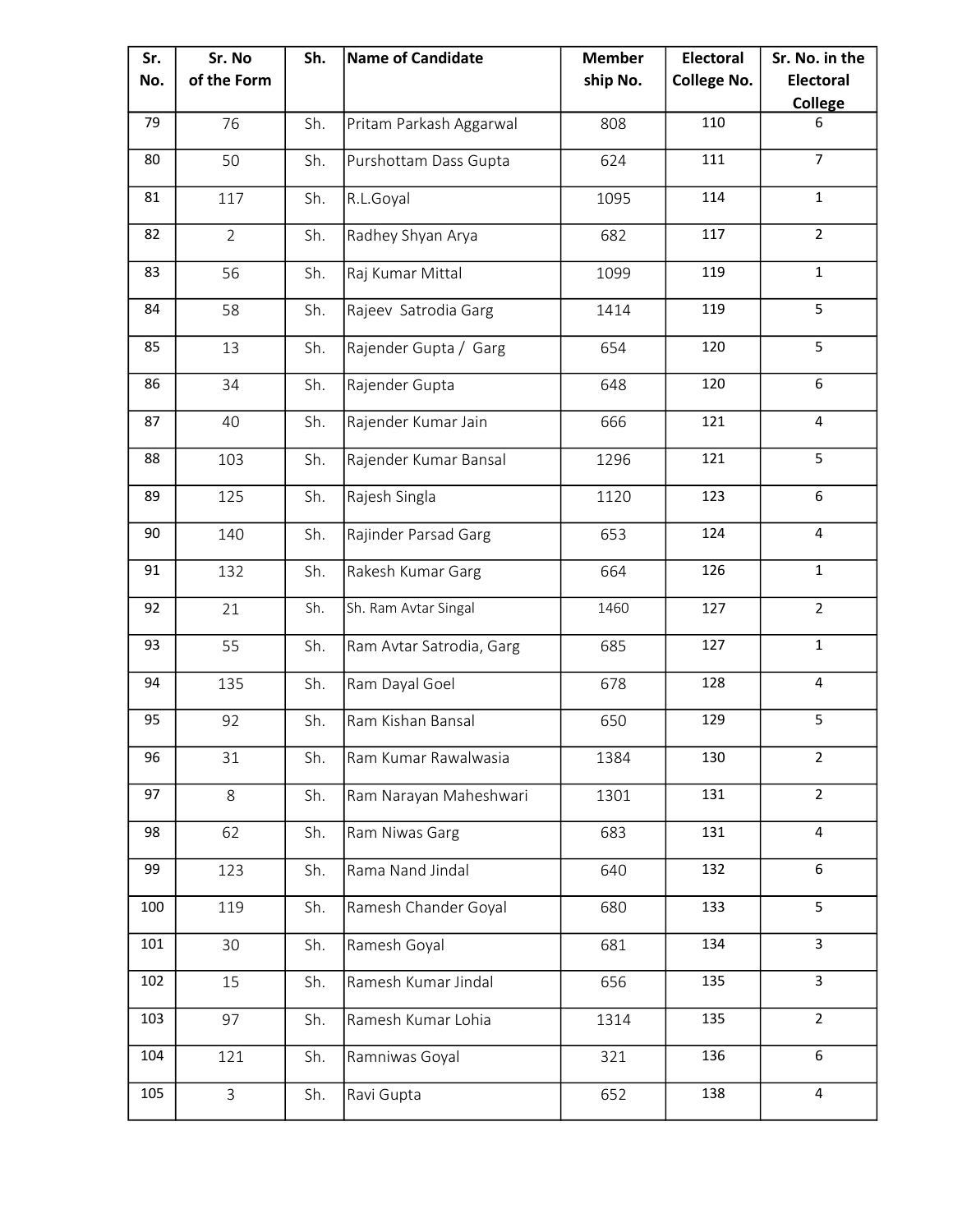| Sr. | Sr. No      | Sh. | <b>Name of Candidate</b> | <b>Member</b> | <b>Electoral</b>   | Sr. No. in the   |
|-----|-------------|-----|--------------------------|---------------|--------------------|------------------|
| No. | of the Form |     |                          | ship No.      | <b>College No.</b> | <b>Electoral</b> |
|     |             |     |                          |               |                    | <b>College</b>   |
| 106 | 79          | Sh. | Rishi Kesh Garg          | 687           | 140                | $\overline{2}$   |
| 107 | 42          | Sh. | Roshan Lal Jindal        | 663           | 141                | 5                |
| 108 | 109         | Sh. | Roshan Lal Agarwal       | 668           | 141                | $\mathbf{1}$     |
| 109 | 14          | Sh. | Salig Ram Gupta (Garg)   | 709           | 145                | 5                |
| 110 | 133         | Sh. | Sajjan Mittal            | 1289          | 145                | $\overline{2}$   |
| 111 | 59          | Sh. | Sanat Kumar Bindal       | 1288          | 146                | $\mathbf{3}$     |
| 112 | 131         | Sh. | Sanjay Kumar Goyal       | 724           | 150                | $\mathbf{1}$     |
| 113 | 113         | Sh. | Satinder Kumar           | 700           | 154                | $\overline{2}$   |
| 114 | 25          | Sh. | Satish Kumar Singhla     | 1105          | 155                | $\overline{4}$   |
| 115 | 48          | Sh. | Satpal Mittal            | 720           | 155                | $\overline{7}$   |
| 116 | 104         | Sh. | Satya Nand Arya          | 341           | 155                | 8                |
| 117 | 136         | Sh. | Satish Mittal            | 1430          | 155                | 5                |
| 118 | 73          | Sh. | Sehdev Arya              | 1286          | 158                | 5                |
| 119 | 106         | Sh. | Sheo Ram Aggarwal        | 699           | 161                | $\overline{7}$   |
| 120 | 66          | Sh. | Shiv Kumar Singal        | 1090          | 162                | 5                |
| 121 | 99          | Sh. | Shreyans K. Jain         | 1277          | 163                | 4                |
| 122 | 122         | Sh. | Shyam Jindal             | 1103          | 164                | 6                |
| 123 | 137         | Sh. | Shri Ram Prakash         | 1363          | 164                | $\overline{3}$   |
| 124 | 10          | Sh. | Shyam Lal Jindal         | 710           | 165                | $\overline{4}$   |
| 125 | 88          | Sh. | Sita Ram Jindal          | 715           | 167                | $\overline{4}$   |
| 126 | 138         | Sh. | Sohan Lal Singla         | 1342          | 168                | $\mathbf{1}$     |
| 127 | 38          | Dr. | Subhash Chand Bansal     | 1186          | 169                | $\mathsf{3}$     |
| 128 | 54          | Sh. | Subhash Goyal            | 758           | 170                | $\overline{4}$   |
| 129 | 91          | Sh. | Subhash Jindal           | 712           | 170                | 6                |
| 130 | 143         | Dr. | Sucheta Gupta            | 1294          | 171                | 6                |
| 131 | 45          | Sh. | Sunil Kumar Goyal        | 707           | 174                | 9                |
| 132 | 105         | Sh. | Sunil Jain               | 1451          | 174                | 5                |